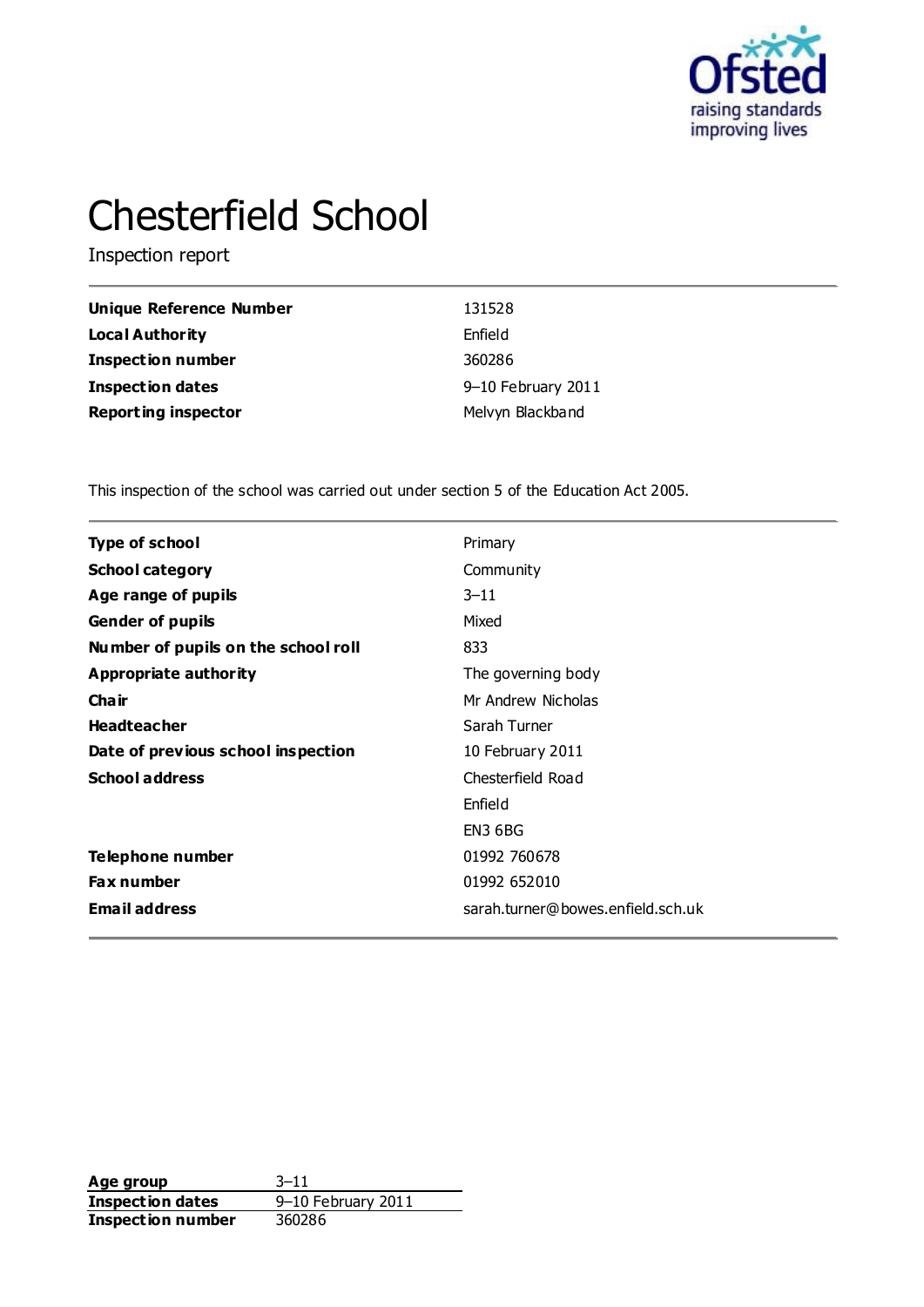The Office for Standards in Education, Children's Services and Skills (Ofsted) regulates and inspects to achieve excellence in the care of children and young people, and in education and skills for learners of all ages. It regulates and inspects childcare and children's social care, and inspects the Children and Family Court Advisory Support Service (Cafcass), schools, colleges, initial teacher training, work-based learning and skills training, adult and community learning, and education and training in prisons and other secure establishments. It assesses council children's services, and inspects services for looked after children, safeguarding and child protection.

Further copies of this report are obtainable from the school. Under the Education Act 2005, the school must provide a copy of this report free of charge to certain categories of people. A charge not exceeding the full cost of reproduction may be made for any other copies supplied.

If you would like a copy of this document in a different format, such as large print or Braille, please telephone 0300 123 4234, or email **[enquiries@ofsted.gov.uk](mailto:enquiries@ofsted.gov.uk)**.

You may copy all or parts of this document for non-commercial educational purposes, as long as you give details of the source and date of publication and do not alter the documentation in any way.

To receive regular email alerts about new publications, including survey reports and school inspection reports, please visit our website and go to 'Subscribe'.

Royal Exchange Buildings St Ann's Square Manchester M2 7LA T: 0300 123 4234 Textphone: 0161 618 8524 E: **[enquiries@ofsted.gov.uk](mailto:enquiries@ofsted.gov.uk)**

W: **[www.ofsted.gov.uk](http://www.ofsted.gov.uk/)**

© Crown copyright 2011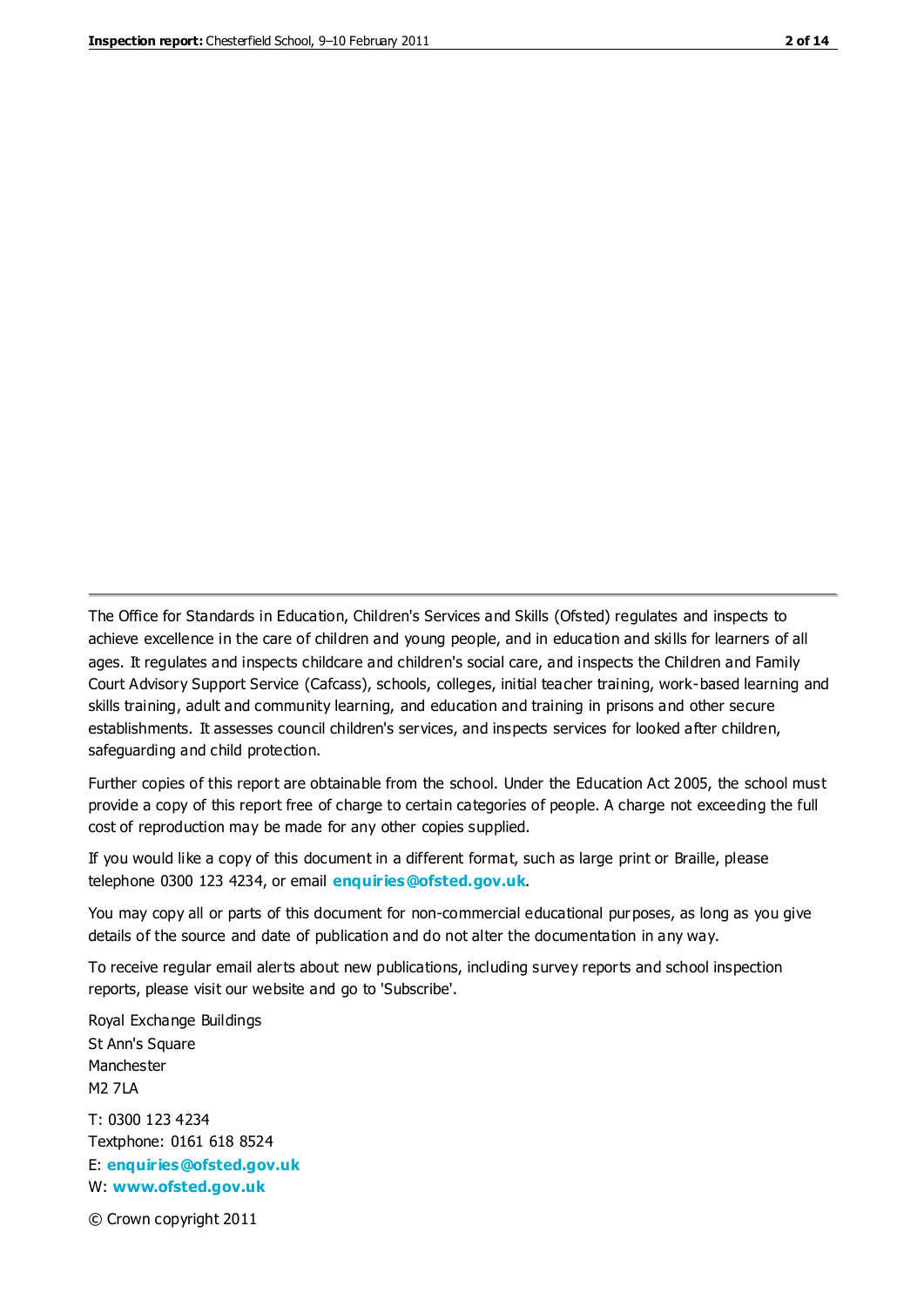# **Introduction**

This inspection was carried out by five additional inspectors. Inspectors visited 35 lessons and observed 26 teachers. They observed the school's work, and looked at a range of the school's documents on safeguarding, monitoring, curriculum development and teachers' planning and assessment records. They also scrutinised a range of documents relating to the management of the school. In addition, inspectors analysed 154 parents' questionnaires, 115 pupils' questionnaires and 42 staff questionnaires.

The inspection team reviewed many aspects of the school's work. It looked in detail at a number of key areas:

- The current progress and attainment of pupils throughout the school. This focused in particular on whether the school leaders can demonstrate that each group is fully provided for, including those with special educational needs and/or disabilities, those who have English as an additional language and late entrants to the school
- $\blacksquare$  the consistency of teaching, assessment and support especially for pupils with special educational needs and/or disabilities, higher ability pupils, pupils with English as an additional language and those with behavioural difficulties
- how effectively the school leaders have evaluated the personal development outcomes for pupils
- how effectively leaders at all levels are monitoring, evaluating and seeking improvement in outcomes and provision.

# **Information about the school**

The school is much larger than the average primary school. The pupils come from a variety of ethnic backgrounds and over half have English as an additional language. A higher proportion than average is known to be eligible for free school meals. The proportion of pupils with special educational needs and/or disabilities is significantly above average as is that of pupils either joining or leaving the school at other than the usual times. There are specific classes for pupils with complex learning needs and a part-time nursery for 60 children. In November 2009, the school entered into a collaborative partnership with a neighbouring primary school. The headteacher of this school is also executive headteacher of both schools.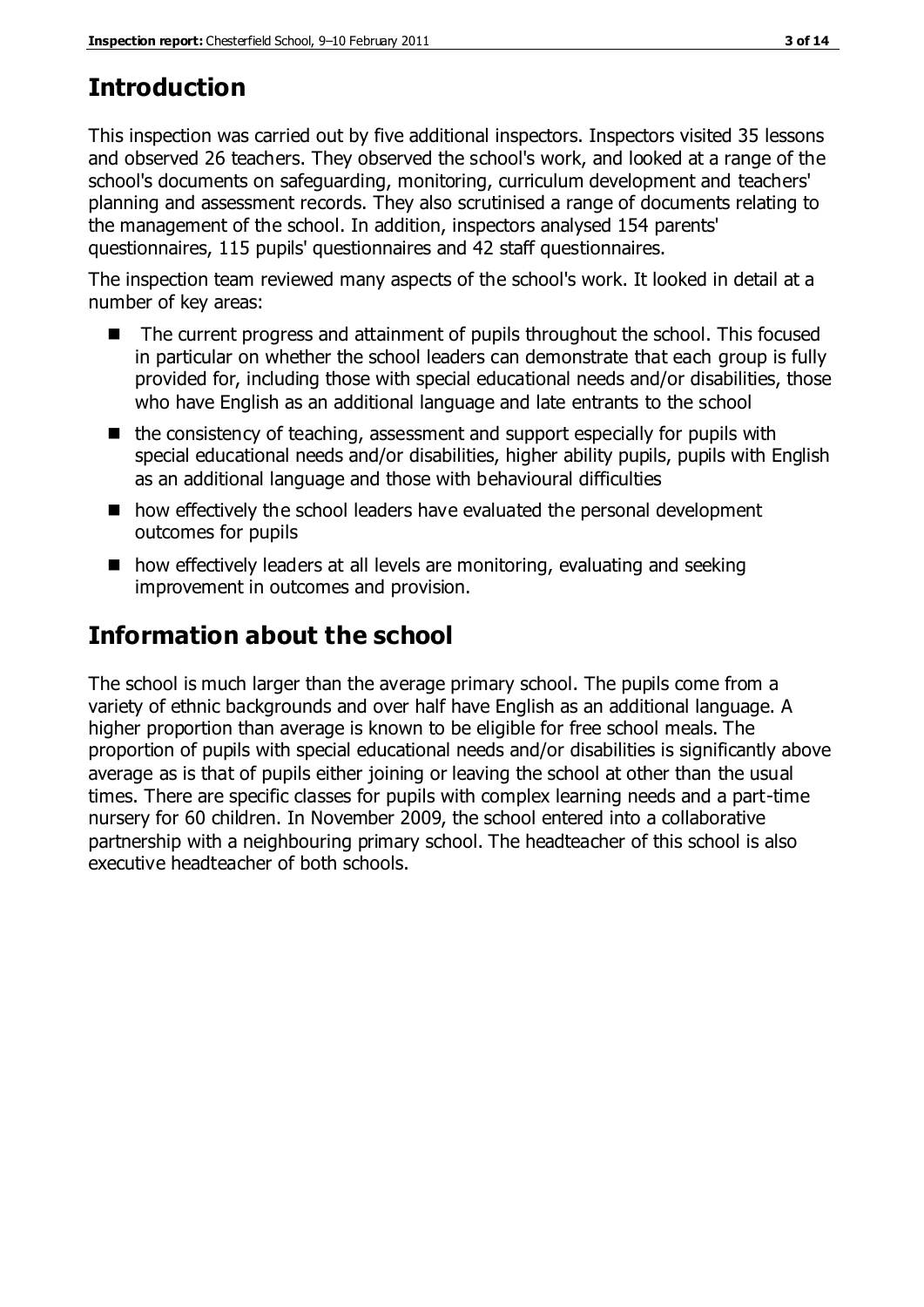# **Inspection judgements**

| Overall effectiveness: how good is the school? |  |
|------------------------------------------------|--|
|------------------------------------------------|--|

## **The school's capacity for sustained improvement 2**

## **Main findings**

In this satisfactory school, the pupils are happy and confident and they have positive attitudes to their learning and each other. The vast majority of parents support the school. Even those with some criticisms recognise that their children are safe and enjoy coming to school. Pupils' personal skills are good as is their spiritual, moral, social and cultural development. Pupils have a high regard for their classmates and the adults who look after them. Sensitive and vigilant pastoral care ensures that by the time the pupils leave Year 6 they are confident, well-rounded youngsters. The pupils' behaviour is good and has shown consistent improvement over the last year. This makes a strong contribution to their learning. Attendance is at average levels. However, despite the school leaders' efforts to promote good attendance, a small number of families have not been able to ensure that their children attend regularly.

Pupils join the school with a level of knowledge, understanding and skills which are well below those expected for their age. The children in the Early Years Foundation Stage make good progress and by the time they leave this setting their attainment is only slightly below average. A legacy of significant underachievement in the last few years, however, means that those leaving in Year 6 still do not reach the attainment expected and standards remain low. Nevertheless, the pupils' learning overall is satisfactory. Their progress in lessons is consistently sound and sometimes good. This is as a result of rapidly improving teaching standards. Pupils in each year are now making accelerated improvements in their learning. There is, however, still not enough good teaching to ensure the pupils make better progress. In particular, assessment information is not used well enough to ensure that lesson activities challenge all the pupils to make the best progress that they can. Pupils do not always have clear enough individual short-term targets and they do not sometimes, therefore, know how to improve their work. As a result, some of the most able are not stretched sufficiently and pupils from some minority ethnic groups are not making the progress that they should.

Some groups are however making better than expected progress. The large number of pupils who have English as an additional language and those with special educational needs and/or disabilities are making good progress overall. Pupils in the small classes because of their more complex educational needs, including those with behavioural difficulties, also make good progress as a result of a high level of individual tuition and clear assessment which enables staff precisely to target pupils' learning needs. Pupils who join the school other than at the usual times make satisfactory progress. The curriculum has been extensively adapted to meet the needs and the interests of the pupils. Learning is meaningful and fun. There are well-established links between subjects which provide good and well-monitored opportunities for pupils to practise the basic skills of literacy, numeracy and research skills.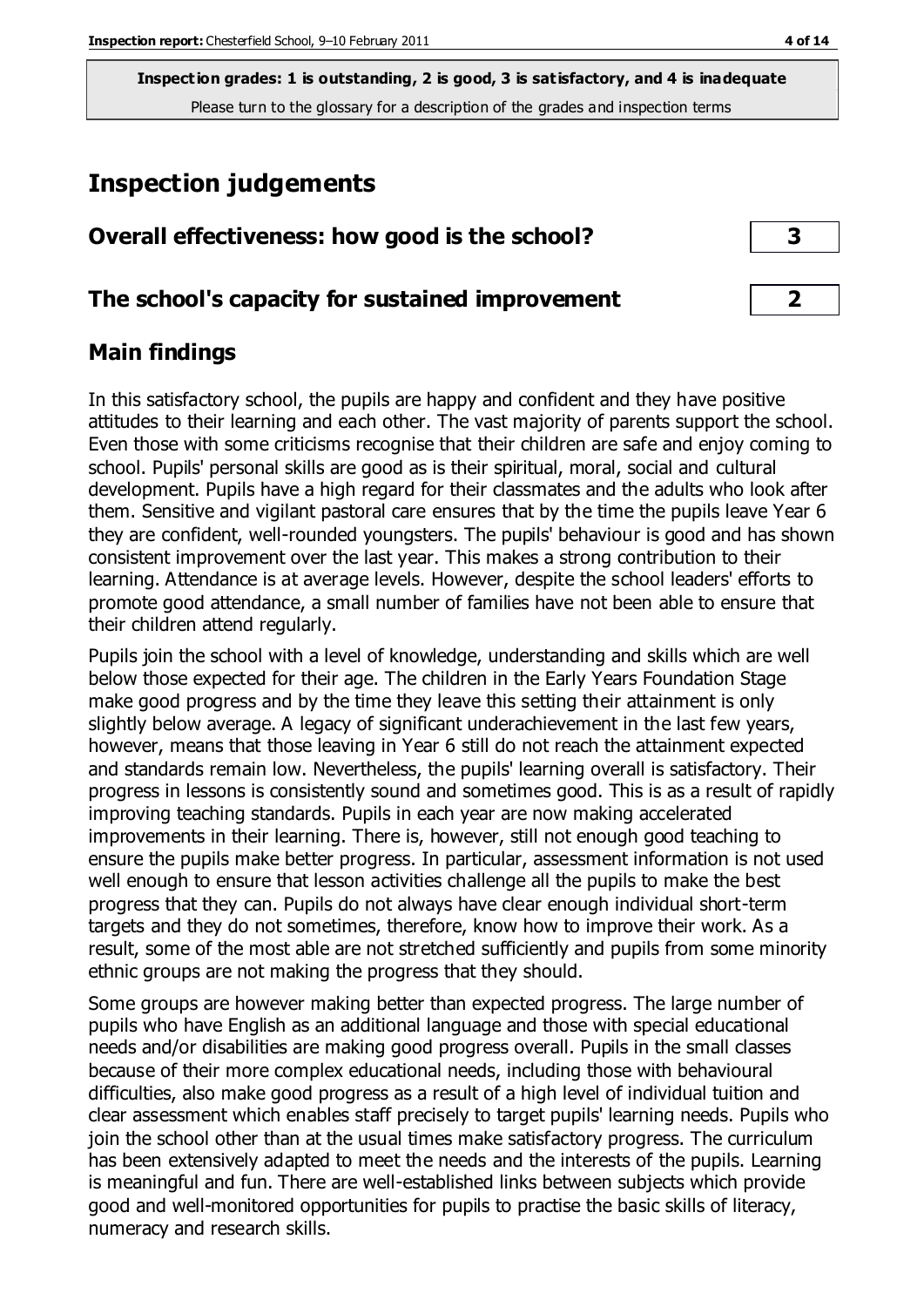Recent improvements have been driven by the experience and expertise of the executive headteacher. In a relatively short time she has overhauled the management structure of the school and provided senior and middle managers with the knowledge and time to monitor closely, evaluate and improve all aspects of the school's provision. The school's self-evaluation of its strengths and weaknesses is robust and effective. As a result, there have been rapid improvements to the curriculum, to standards of teaching and hence the pupils' learning. The school's action planning is focused and specific on the key priorities for improvement. The governing body monitors the school's performance robustly through an effective committee structure. Newly-appointed parent governors are scheduled for appropriate training and are beginning to find their feet in challenging the school leaders to improve further. As a result of decisive and effective leadership and management and encouraging signs that the rate of pupils' progress is beginning rapidly to improve, the school has a good capacity to improve further. Given the outcomes for pupils, at the present time the school provides satisfactory value for money.  $\rightarrow$ 

Up to 40% of the schools whose overall effectiveness is judged satisfactory may receive a monitoring visit by an Ofsted inspector before their next section 5 inspection.

# **What does the school need to do to improve further?**

- Raise the attainment of all pupils by:
	- increasing the challenge for the most able  $\equiv$
	- ensuring teaching meets the needs of pupils in some minority ethnic groups who are not making the progress that they should
	- improving the use of assessment information to ensure that work is consistently well matched to pupils' individual needs
	- improving the quality of marking and verbal feedback to pupils
	- $=$  ensuring that pupils have clear, short-term, individual targets which they understand and which show them how to improve their work.
- Raise attendance levels further by providing specific support for those few pupils who are persistently absent.

# **Outcomes for individuals and groups of pupils 3**

The work seen by inspectors in lessons confirms the overall picture of satisfactory and improving progress. The quality of learning in all lessons is now at least satisfactory and in almost half of the lessons observed it was good. This is because teachers have increasingly high expectations of the pupils' progress and mostly set challenging learning activities. School leaders have set ambitious targets for 2011 to raise standards to the national average. The school's data, as well as the current level of work observed in Year 6, confirm that pupils are on track to reach these. Through rigorous monitoring, the school leaders are well aware of the relative underperformance of some higher ability and minority ethnic groups. To address this underachievement, they have ensured specific remedial measures are in place. This is beginning to extend the learning of pupils in these groups . Pupils from all groups enjoy their learning and develop very positive attitudes to learning. This was illustrated in a Year 6 mathematics lesson on probability. The pupils had

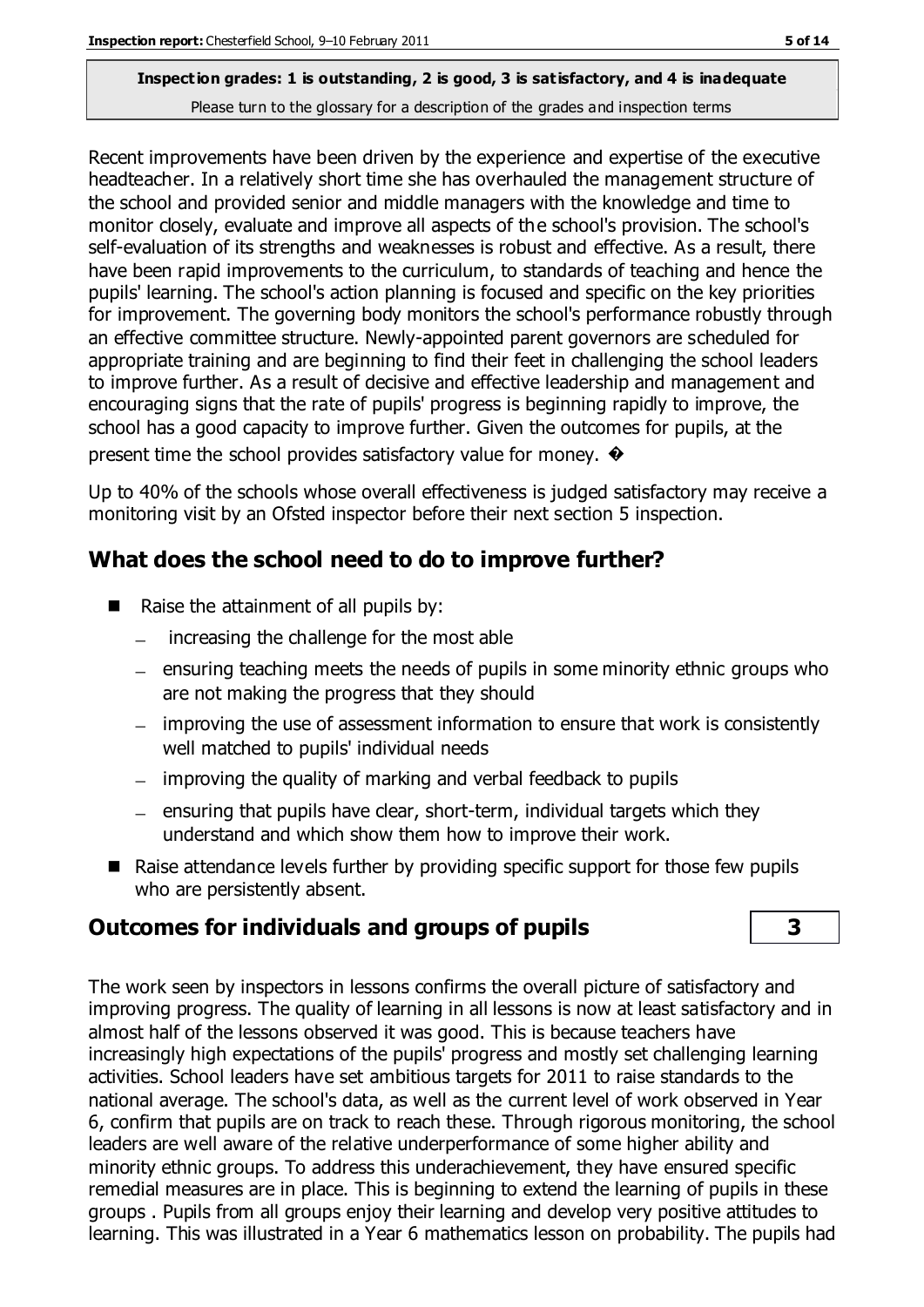been well prepared for the lesson and were excited and eager to start tossing coins to test the 'fifty fifty rule'. The pupils enjoyed the challenge of constructing and testing their theory and most made good progress in reinforcing their understanding of the probable results of actions. Some higher ability pupils however were not sufficiently challenged by the activity and could have extended their learning further.

Pupils have a good understanding of healthy lifestyles. The school has gained the Healthy School award and Activemark. More pupils for instance are walking to school and have a clear understanding of the health and environmental benefits. School surveys, confirmed by parents and carers, indicate that the vast majority of pupils feel safe at school. The school council is active and represents the views of everyone, while pupils are well regarded for their helpfulness, politeness and good behaviour by the local community. The pupils benefit from the close curriculum and social links with the partnership primary school. The pupils' spiritual, moral, social and cultural development is good. Pupils demonstrate high levels of tolerance, empathy and understanding, for instance in a 'reward' assembly where they enthusiastically clapped fellow pupils who had made exceptional progress or been very kind to others during the week. As a result, pupils of all the different cultural and religious backgrounds work and play together harmoniously. This, together with the extent to which they develop basic skills, prepares them satisfactorily for their secondary education.

| Pupils' achievement and the extent to which they enjoy their learning                                                     |                         |
|---------------------------------------------------------------------------------------------------------------------------|-------------------------|
| Taking into account:<br>Pupils' attainment <sup>1</sup>                                                                   | 4                       |
| The quality of pupils' learning and their progress                                                                        | 3                       |
| The quality of learning for pupils with special educational needs and/or disabilities<br>and their progress               | $\overline{2}$          |
| The extent to which pupils feel safe                                                                                      | $\overline{2}$          |
| Pupils' behaviour                                                                                                         | $\overline{\mathbf{2}}$ |
| The extent to which pupils adopt healthy lifestyles                                                                       | $\overline{\mathbf{2}}$ |
| The extent to which pupils contribute to the school and wider community                                                   | $\overline{\mathbf{2}}$ |
| The extent to which pupils develop workplace and other skills that will contribute to<br>their future economic well-being |                         |
| Taking into account:<br>Pupils' attendance <sup>1</sup>                                                                   | 3                       |
| The extent of pupils' spiritual, moral, social and cultural development                                                   |                         |

These are the grades for pupils' outcomes

<sup>1</sup> The grades for attainment and attendance are: 1 is high; 2 is above average; 3 is broadly average; and 4 is low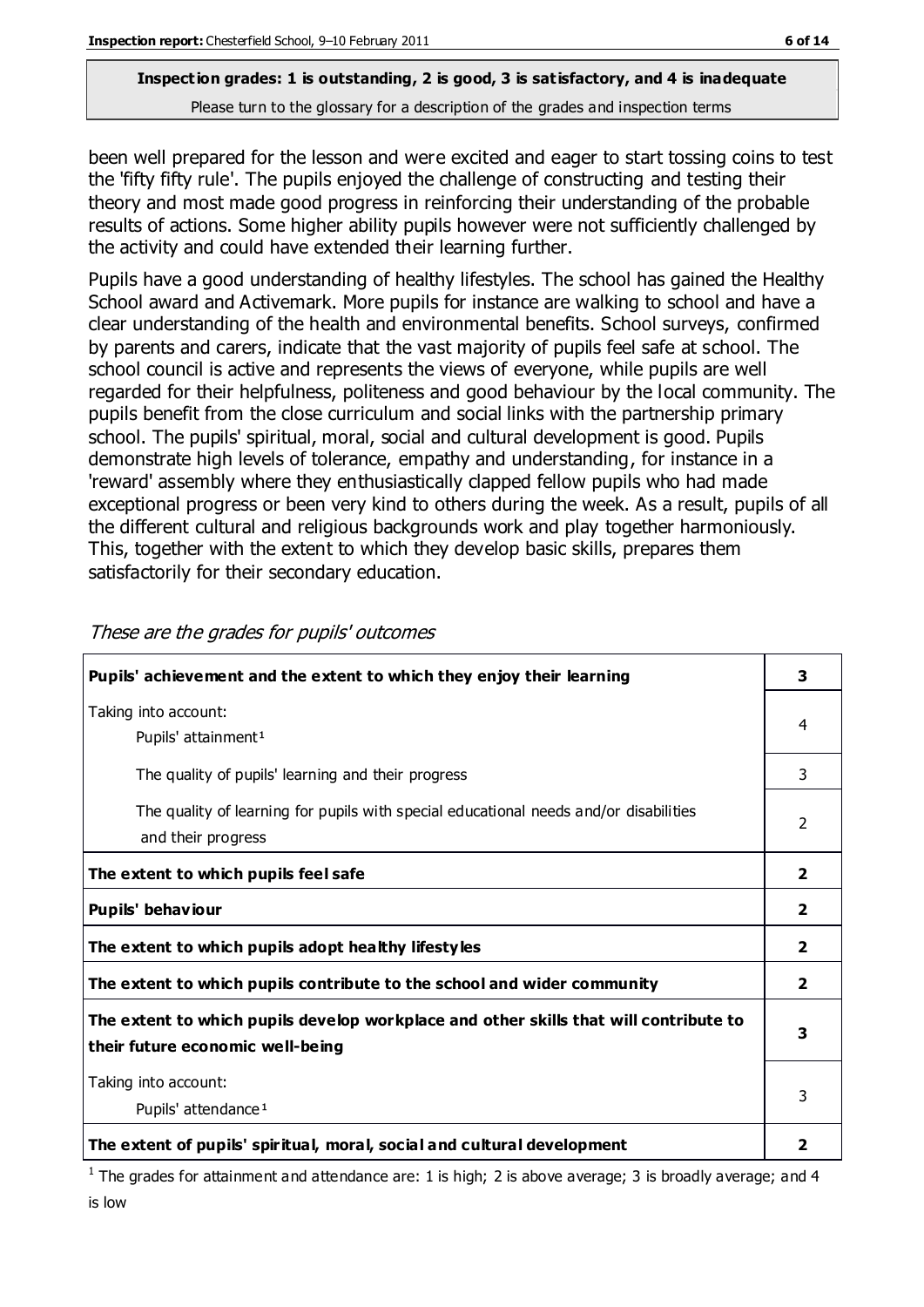#### **How effective is the provision?**

Where teaching is good, it is characterised by the teachers' good knowledge of the subject and by well-paced and interesting lessons. Teachers use effective techniques to check pupils' understanding, for example by using well-targeted questions. Where teaching is satisfactory, the work is not as well matched to pupils' learning needs and sometimes lacks challenge. Marking and the quality of verbal feedback to pupils is inconsistent and does not always help pupils to know how well they are doing and how to improve their work. Teaching assistants provide a good contribution to pupils' enjoyment and levels of concentration. There are positive relationships and the pupils develop good attitudes to their learning.

The curriculum supports pupils' personal development well through effective personal, social and health education. This is particularly so through the success of the 'Chesterfield Learning Journey' which combines a variety of curriculum activities and is designed to allow pupils a strong voice in choosing topics of interest to them. This broadens the pupils' experiences and helps them to bring literacy and numeracy skills to bear across the curriculum. This system is closely monitored by the school's leaders to ensure a broad and balanced range of learning experiences and to confirm that the curriculum meets the needs of all the pupils. Learning is successfully adapted to meet the diverse needs of pupils in the special classes with a variety of learning and behavioural difficulties. As a result, these pupils concentrate well, enjoy their learning and make good progress. Extra activities, such as after-school clubs, are popular and have a high take up by pupils.

The school's strong emphasis on promoting the pupils' emotional well-being results in pupils feeling secure and well looked after. Safeguarding arrangements are good. There are good partnerships with a range of outside health and social care professionals which support pupils effectively. Pupils whose circumstances have made them vulnerable and those who arrive later during the school year are well supported. Attendance is closely monitored and the school does all it can to reduce absence. When pupils get ready to leave the school they and their parents, where appropriate, are helped by the school's parent support advisers to make a successful transfer to secondary school.

| The quality of teaching                                                                                    |  |
|------------------------------------------------------------------------------------------------------------|--|
| Taking into account:<br>The use of assessment to support learning                                          |  |
| The extent to which the curriculum meets pupils' needs, including, where relevant,<br>through partnerships |  |
| The effectiveness of care, guidance and support                                                            |  |

These are the grades for the quality of provision

#### **How effective are leadership and management?**

The executive headteacher has been pivotal in establishing a clear vision and in leading significant change and improvement. She has recruited and trained a committed and enthusiastic leadership team which is proving ever more successful in monitoring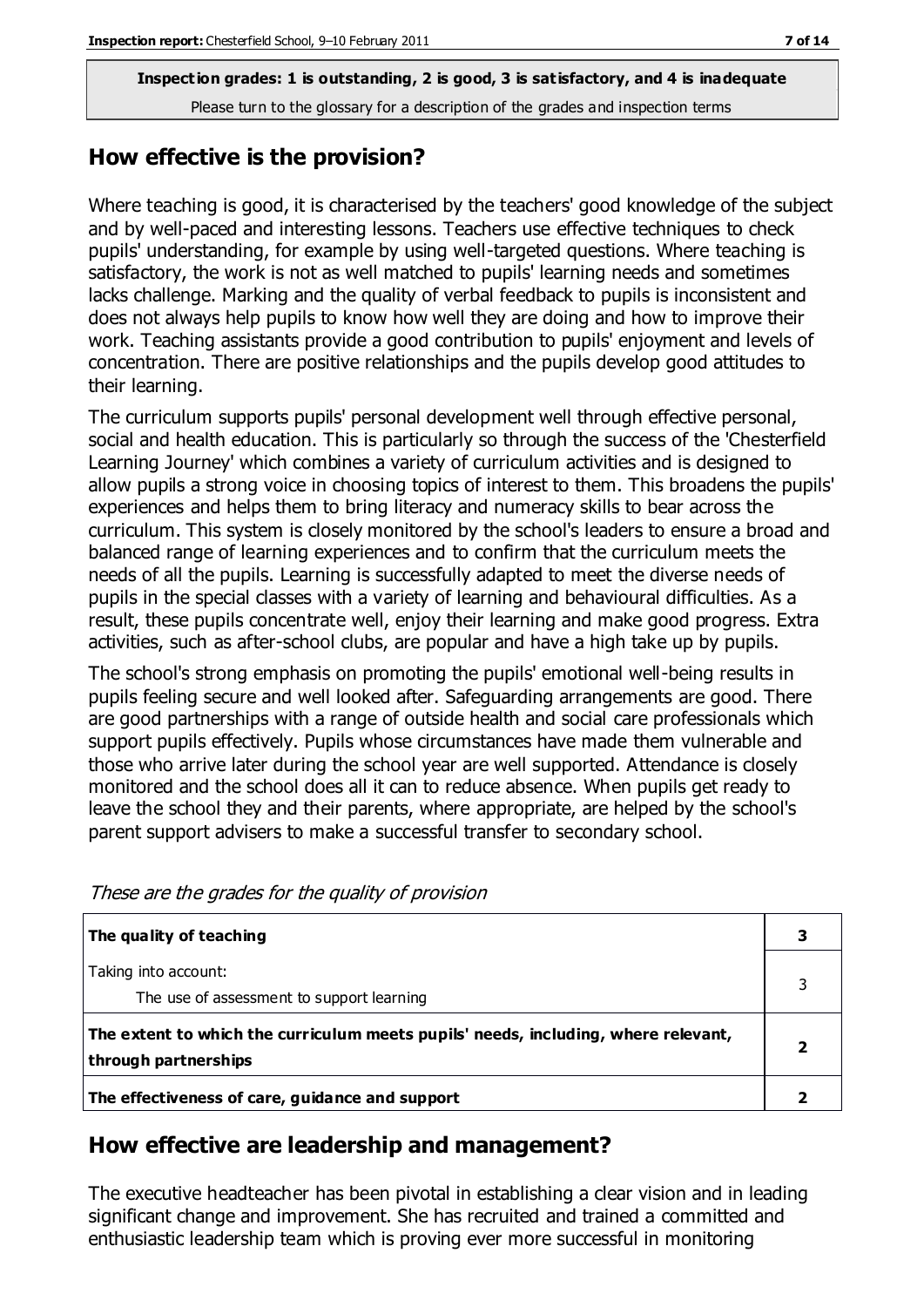standards throughout the school. The team is aware of the need to raise teaching standards further. The governing body supports and challenges the school effectively, for instance in ensuring that all aspects of safeguarding, child protection, risk assessment and the necessary checks on staff are carried out to a good standard. Leaders at all levels consistently hold the school to account. They make sure that all pupils have equal access to all learning opportunities and they are making determined efforts to narrow the gap in attainment between some minority ethnic groups who are currently not making the same levels of progress as most pupils.

Relations with parents are good. Parents report that school leaders keep them well informed of their child's progress. Collaboration with the partnership school is having a positive impact on curriculum development, expertise and standards in teaching and on the pupils' social and cultural development. For example, joint singing sessions for the pupils of both schools are greatly enjoyed by the pupils and help develop a strong spiritual awareness as they all strive together to produce a polished sound. The school develops pupils' understanding of community cohesion satisfactorily. Pupils have a good understanding of the school and of the local religious and ethnic community, but their knowledge of the national and global community is more limited.

| The effectiveness of leadership and management in embedding ambition and driving<br>improvement                                                                  |                         |
|------------------------------------------------------------------------------------------------------------------------------------------------------------------|-------------------------|
| Taking into account:<br>The leadership and management of teaching and learning                                                                                   | 3                       |
| The effectiveness of the governing body in challenging and supporting the<br>school so that weaknesses are tackled decisively and statutory responsibilities met | $\overline{\mathbf{2}}$ |
| The effectiveness of the school's engagement with parents and carers                                                                                             | $\overline{2}$          |
| The effectiveness of partnerships in promoting learning and well-being                                                                                           | $\mathbf{2}$            |
| The effectiveness with which the school promotes equality of opportunity and tackles<br>discrimination                                                           | 3                       |
| The effectiveness of safeguarding procedures                                                                                                                     | $\overline{2}$          |
| The effectiveness with which the school promotes community cohesion                                                                                              |                         |
| The effectiveness with which the school deploys resources to achieve value for money                                                                             |                         |

These are the grades for leadership and management

# **Early Years Foundation Stage**

Although children enter the setting with skills which are well below those expected for their age, they quickly start to make good progress and by the time they leave the Early Years Foundation Stage, they are approaching average levels. The good teaching ensures that the children make good progress and that their needs are met across the areas of learning. There are good links with parents and carers who are encouraged to be involved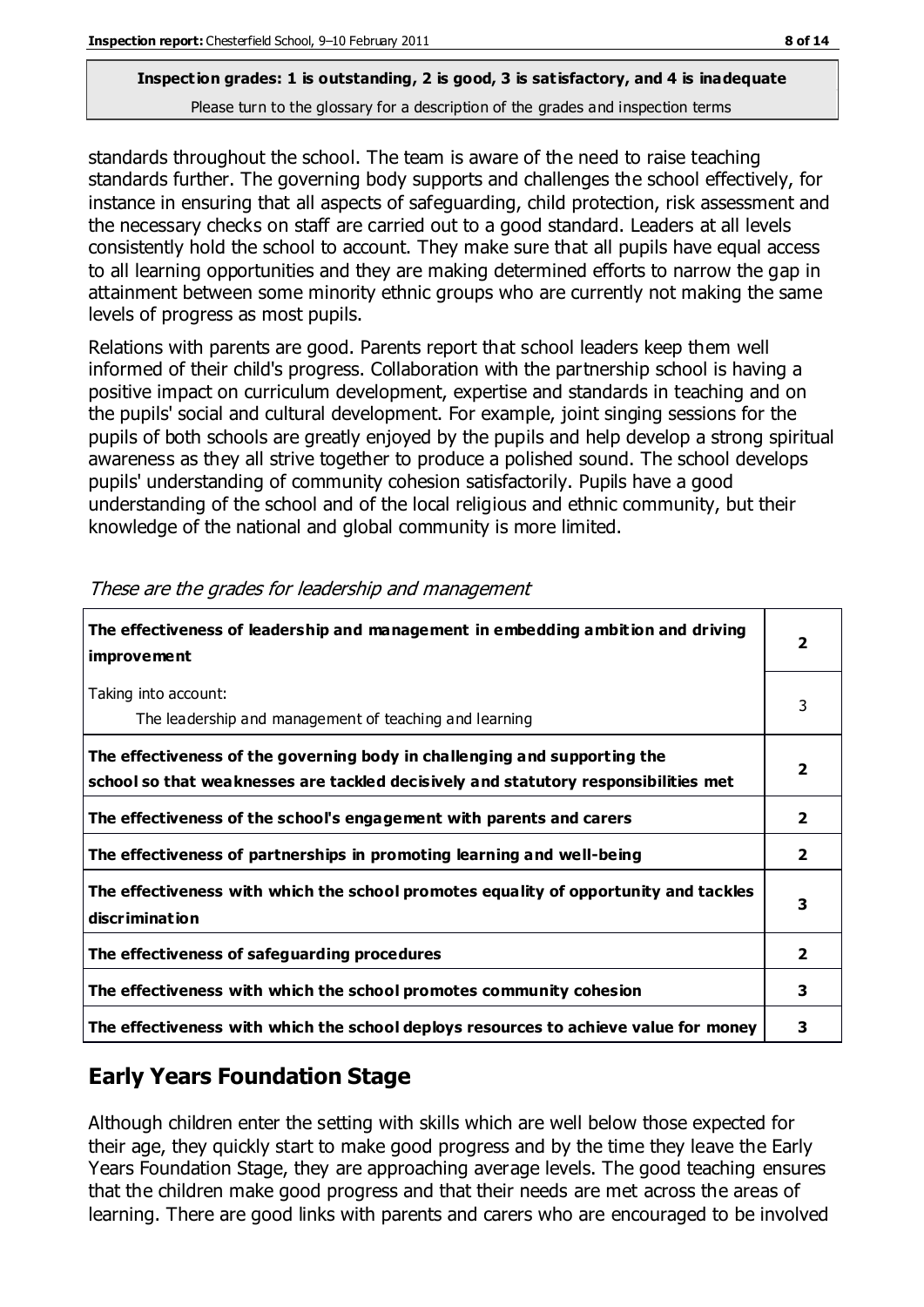and supported where necessary, in helping their child's learning. Parents and carers receive detailed, ongoing reports of their child's progress.

There are high expectations of the children's learning, personal development and behaviour. The staff are well organised and enthusiastic and have a good understanding of how young children learn. As a result, the children are well cared for, show positive attitudes to their work and have the confidence to initiate activities as well as follow wellestablished routines. Adults have good relationships with the children and inspire confidence and success. Safeguarding arrangements are secure. Teachers and additional staff plan and work well together and the provision is well led and managed.  $\bullet$ 

These are the grades for the Early Years Foundation Stage

| Overall effectiveness of the Early Years Foundation Stage                             |  |
|---------------------------------------------------------------------------------------|--|
| Taking into account:<br>Outcomes for children in the Early Years Foundation Stage     |  |
| The quality of provision in the Early Years Foundation Stage                          |  |
| The effectiveness of leadership and management of the Early Years Foundation<br>Stage |  |

## **Views of parents and carers**

The school and its leaders clearly enjoy the confidence and support of most parents and carers who returned the questionnaire. A number of individual comments praised the quality of care and support and the effectiveness of teaching and the leadership. A very small minority raised concerns about behaviour and about how well the school leaders take account of suggestions and concerns. Inspectors followed up these concerns. The pupils' behaviour was found to be good and much improved from previous years. The school acknowledges that there is always more to be done to welcome the suggestions and address the concerns of all parents and carers.  $\bullet$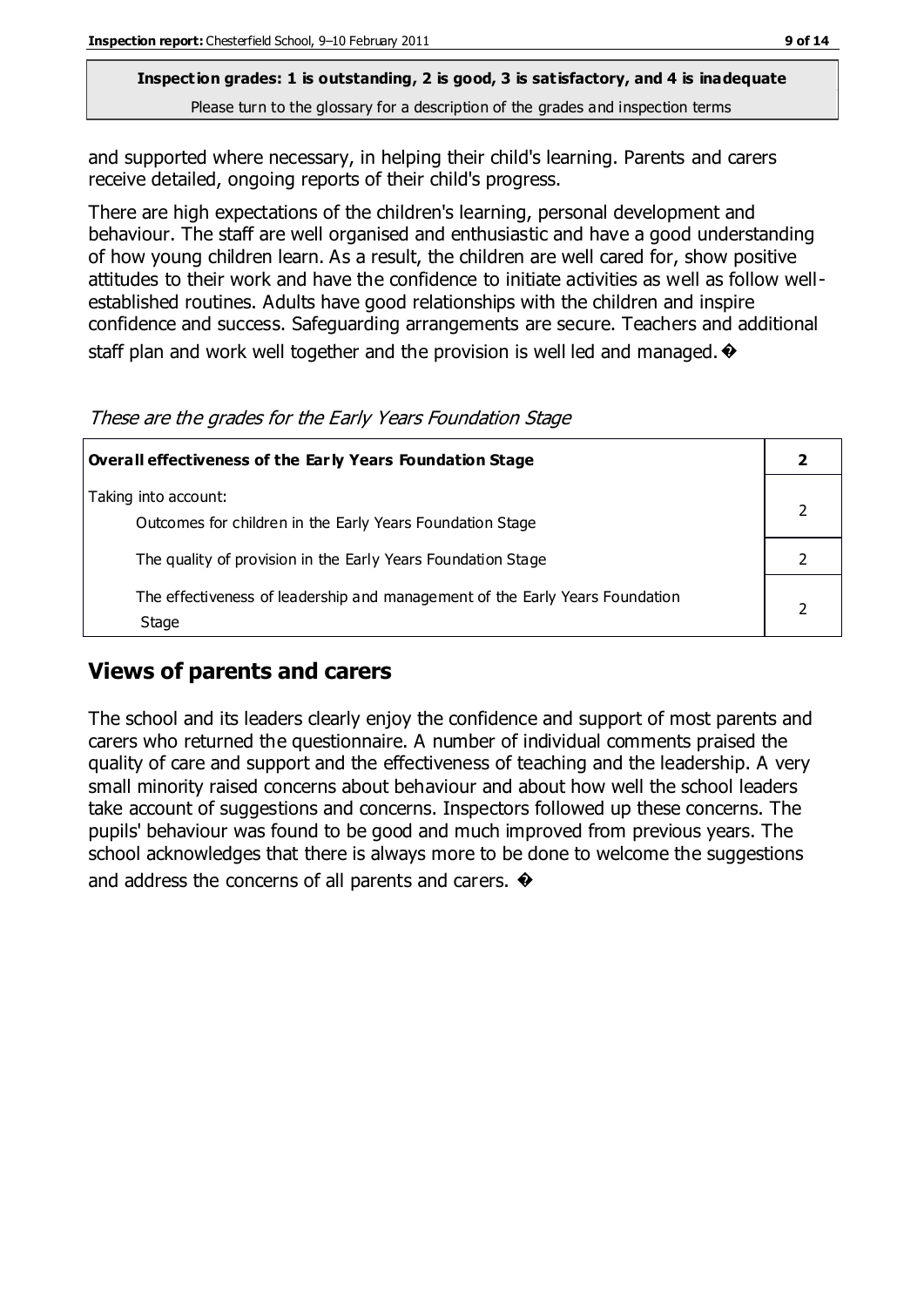#### **Responses from parents and carers to Ofsted's questionnaire**

The inspection team received 154 completed questionnaires by the end of the on-site inspection. In total, there are 833 pupils registered at the school.

| <b>Statements</b>                                                                                                                                                                                                                                       |              | <b>Strongly</b><br>Agree<br>agree |              | <b>Disagree</b> |                | <b>Strongly</b><br>disagree |                |               |
|---------------------------------------------------------------------------------------------------------------------------------------------------------------------------------------------------------------------------------------------------------|--------------|-----------------------------------|--------------|-----------------|----------------|-----------------------------|----------------|---------------|
|                                                                                                                                                                                                                                                         | <b>Total</b> | $\frac{0}{0}$                     | <b>Total</b> | $\frac{0}{0}$   | <b>Total</b>   | $\frac{0}{0}$               | <b>Total</b>   | $\frac{1}{2}$ |
| My child enjoys school                                                                                                                                                                                                                                  | 80           | 52                                | 69           | 45              | 5              | 3                           | $\mathbf 0$    | $\mathbf 0$   |
| The school keeps my child<br>safe                                                                                                                                                                                                                       | 66           | 43                                | 83           | 54              | 4              | 3                           | $\mathbf 0$    | $\mathbf 0$   |
| My school informs me about<br>my child's progress                                                                                                                                                                                                       | 62           | 40                                | 83           | 54              | 5              | 3                           | $\mathbf 0$    | $\mathbf 0$   |
| My child is making enough<br>progress at this school                                                                                                                                                                                                    | 61           | 40                                | 80           | 52              | 9              | 6                           | 1              | 1             |
| The teaching is good at this<br>school                                                                                                                                                                                                                  | 52           | 34                                | 94           | 61              | 5              | 3                           | $\mathbf 0$    | $\mathbf 0$   |
| The school helps me to<br>support my child's learning                                                                                                                                                                                                   | 58           | 38                                | 77           | 50              | 14             | 9                           | $\mathbf 0$    | $\mathbf 0$   |
| The school helps my child to<br>have a healthy lifestyle                                                                                                                                                                                                | 48           | 31                                | 94           | 61              | $\overline{7}$ | 5                           | 1              | $\mathbf{1}$  |
| The school makes sure that<br>my child is well prepared for<br>the future (for example<br>changing year group,<br>changing school, and for<br>children who are finishing<br>school, entering further or<br>higher education, or entering<br>employment) | 57           | 37                                | 76           | 49              | 9              | 6                           | $\mathbf 0$    | $\mathbf 0$   |
| The school meets my child's<br>particular needs                                                                                                                                                                                                         | 44           | 29                                | 87           | 56              | 13             | 8                           | $\mathbf{0}$   | $\mathbf 0$   |
| The school deals effectively<br>with unacceptable behaviour                                                                                                                                                                                             | 41           | 27                                | 87           | 56              | 16             | 10                          | $\overline{2}$ | $\mathbf{1}$  |
| The school takes account of<br>my suggestions and concerns                                                                                                                                                                                              | 42           | 27                                | 81           | 53              | 15             | 10                          | 0              | 0             |
| The school is led and<br>managed effectively                                                                                                                                                                                                            | 44           | 29                                | 93           | 60              | 6              | $\overline{4}$              | $\mathbf 0$    | $\mathbf 0$   |
| Overall, I am happy with my<br>child's experience at this<br>school                                                                                                                                                                                     | 60           | 39                                | 79           | 51              | 9              | 6                           | $\mathbf 0$    | $\mathbf 0$   |

The table above summarises the responses that parents and carers made to each statement. The percentages indicate the proportion of parents and carers giving that response out of the total number of completed questionnaires. Where one or more parents and carers chose not to answer a particular question, the percentages will not add up to 100%.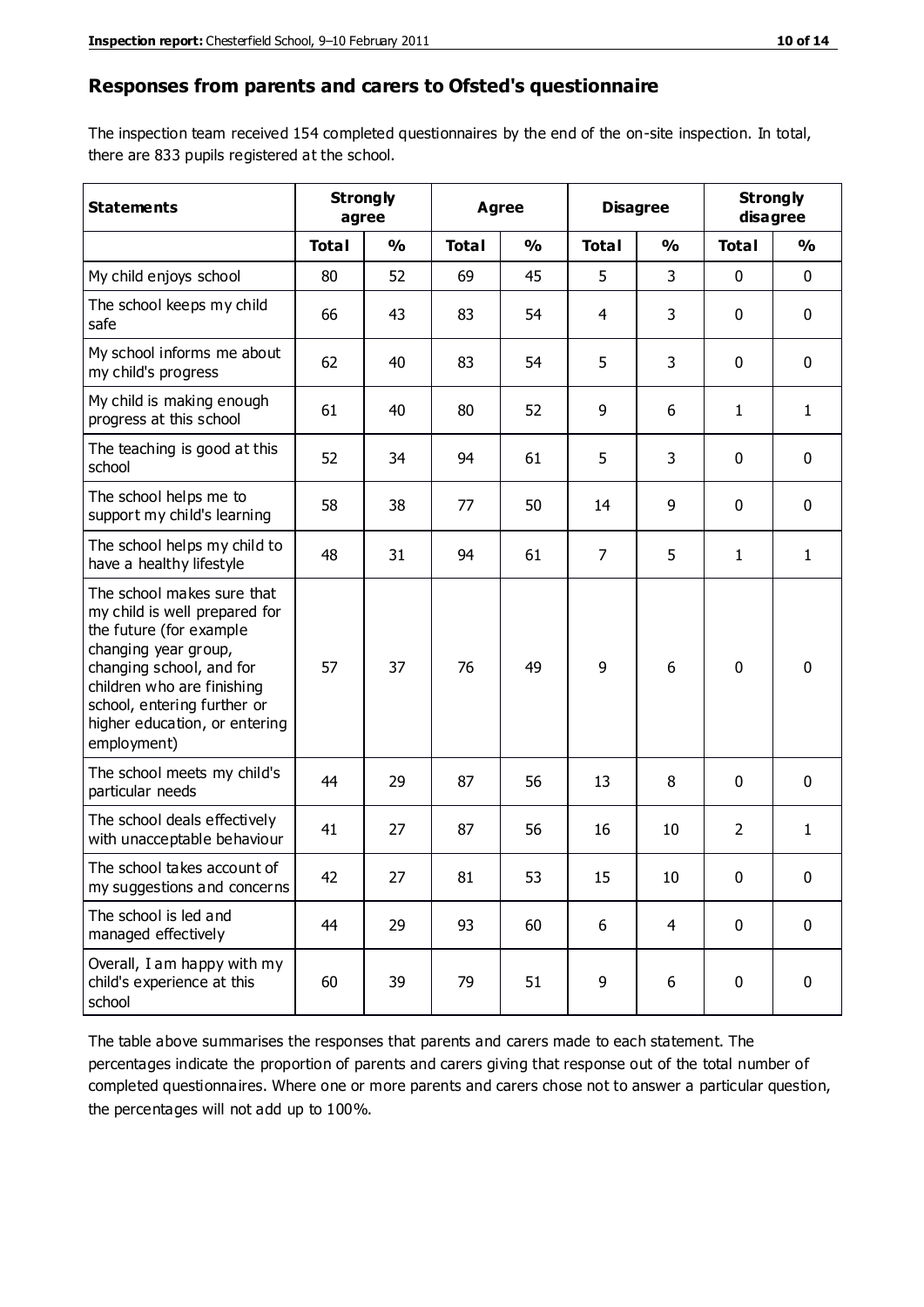# **Glossary**

| Grade   | <b>Judgement</b> | <b>Description</b>                                                                                                                                                                                                            |
|---------|------------------|-------------------------------------------------------------------------------------------------------------------------------------------------------------------------------------------------------------------------------|
| Grade 1 | Outstanding      | These features are highly effective. An outstanding school<br>provides exceptionally well for all its pupils' needs.                                                                                                          |
| Grade 2 | Good             | These are very positive features of a school. A school that<br>is good is serving its pupils well.                                                                                                                            |
| Grade 3 | Satisfactory     | These features are of reasonable quality. A satisfactory<br>school is providing adequately for its pupils.                                                                                                                    |
| Grade 4 | Inadequate       | These features are not of an acceptable standard. An<br>inadequate school needs to make significant improvement<br>in order to meet the needs of its pupils. Ofsted inspectors<br>will make further visits until it improves. |

#### **What inspection judgements mean**

## **Overall effectiveness of schools**

|                       | Overall effectiveness judgement (percentage of schools) |      |                     |                   |
|-----------------------|---------------------------------------------------------|------|---------------------|-------------------|
| <b>Type of school</b> | <b>Outstanding</b>                                      | Good | <b>Satisfactory</b> | <b>Inadequate</b> |
| Nursery schools       | 59                                                      | 35   | 3                   | 3                 |
| Primary schools       | 9                                                       | 44   | 39                  | 7                 |
| Secondary schools     | 13                                                      | 36   | 41                  | 11                |
| Sixth forms           | 15                                                      | 39   | 43                  | 3                 |
| Special schools       | 35                                                      | 43   | 17                  | 5                 |
| Pupil referral units  | 21                                                      | 42   | 29                  | 9                 |
| All schools           | 13                                                      | 43   | 37                  | 8                 |

New school inspection arrangements were introduced on 1 September 2009. This means that inspectors now make some additional judgements that were not made previously.

The data in the table above are for the period 1 September 2009 to 31 August 2010 and are consistent with the latest published official statistics about maintained school inspec tion outcomes (see **[www.ofsted.gov.uk](http://www.ofsted.gov.uk/)**).

The sample of schools inspected during 2009/10 was not representative of all schools nationally, as weaker schools are inspected more frequently than good or outstanding schools.

Percentages are rounded and do not always add exactly to 100.

Sixth form figures reflect the judgements made for the overall effectiveness of the sixth form in secondary schools, special schools and pupil referral units.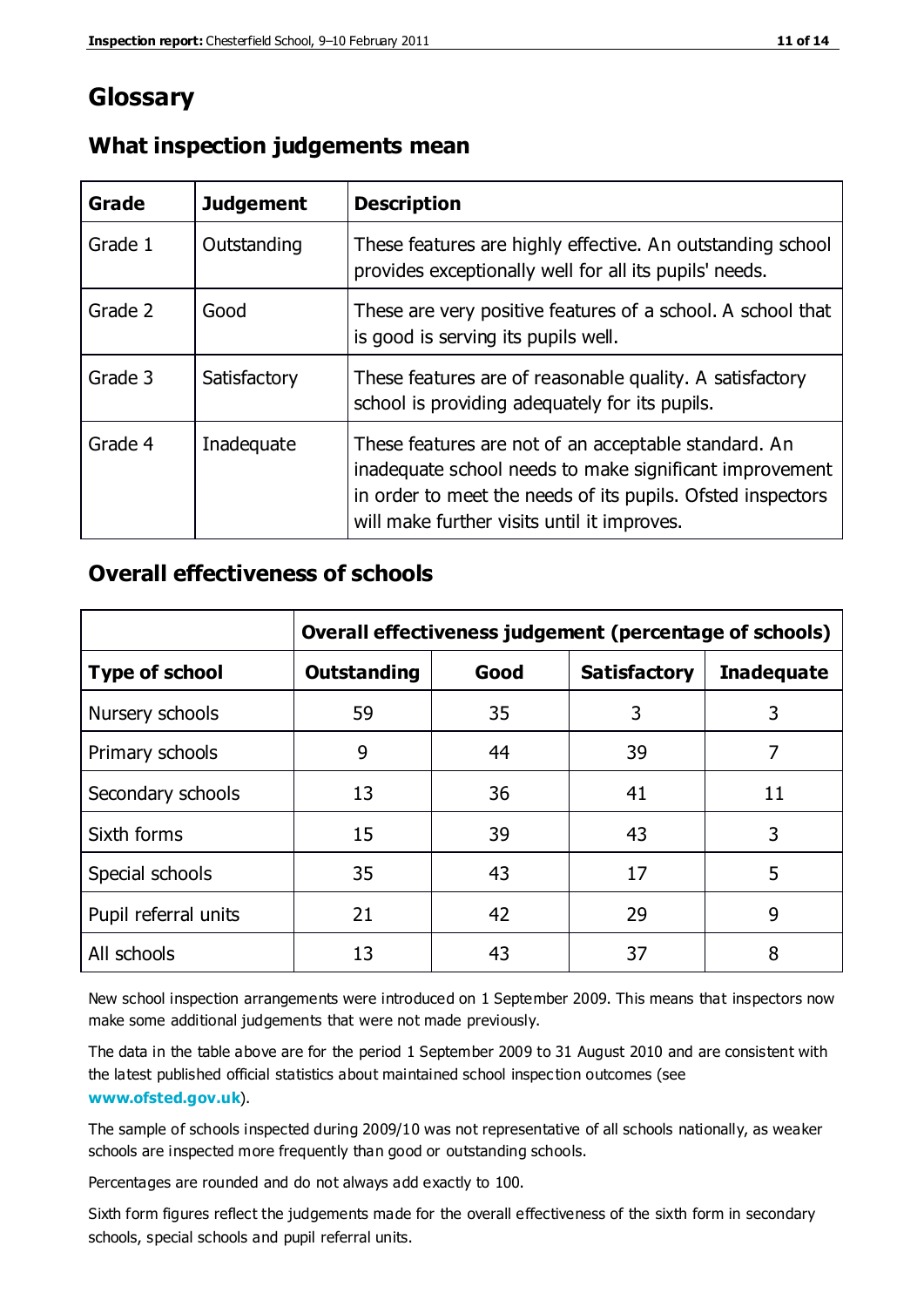# **Common terminology used by inspectors**

| Achievement:               | the progress and success of a pupil in their learning,<br>development or training.                                                                                                                                                          |  |  |
|----------------------------|---------------------------------------------------------------------------------------------------------------------------------------------------------------------------------------------------------------------------------------------|--|--|
| Attainment:                | the standard of the pupils' work shown by test and<br>examination results and in lessons.                                                                                                                                                   |  |  |
| Capacity to improve:       | the proven ability of the school to continue<br>improving. Inspectors base this judgement on what<br>the school has accomplished so far and on the quality<br>of its systems to maintain improvement.                                       |  |  |
| Leadership and management: | the contribution of all the staff with responsibilities,<br>not just the headteacher, to identifying priorities,<br>directing and motivating staff and running the school.                                                                  |  |  |
| Learning:                  | how well pupils acquire knowledge, develop their<br>understanding, learn and practise skills and are<br>developing their competence as learners.                                                                                            |  |  |
| Overall effectiveness:     | inspectors form a judgement on a school's overall<br>effectiveness based on the findings from their<br>inspection of the school. The following judgements,<br>in particular, influence what the overall effectiveness<br>judgement will be. |  |  |
|                            | The school's capacity for sustained<br>improvement.                                                                                                                                                                                         |  |  |
|                            | Outcomes for individuals and groups of pupils.                                                                                                                                                                                              |  |  |
|                            | The quality of teaching.                                                                                                                                                                                                                    |  |  |
|                            | The extent to which the curriculum meets<br>pupils' needs, including, where relevant,<br>through partnerships.                                                                                                                              |  |  |
|                            | The effectiveness of care, guidance and<br>support.                                                                                                                                                                                         |  |  |
| Progress:                  | the rate at which pupils are learning in lessons and<br>over longer periods of time. It is often measured by<br>comparing the pupils' attainment at the end of a key                                                                        |  |  |

stage with their attainment when they started.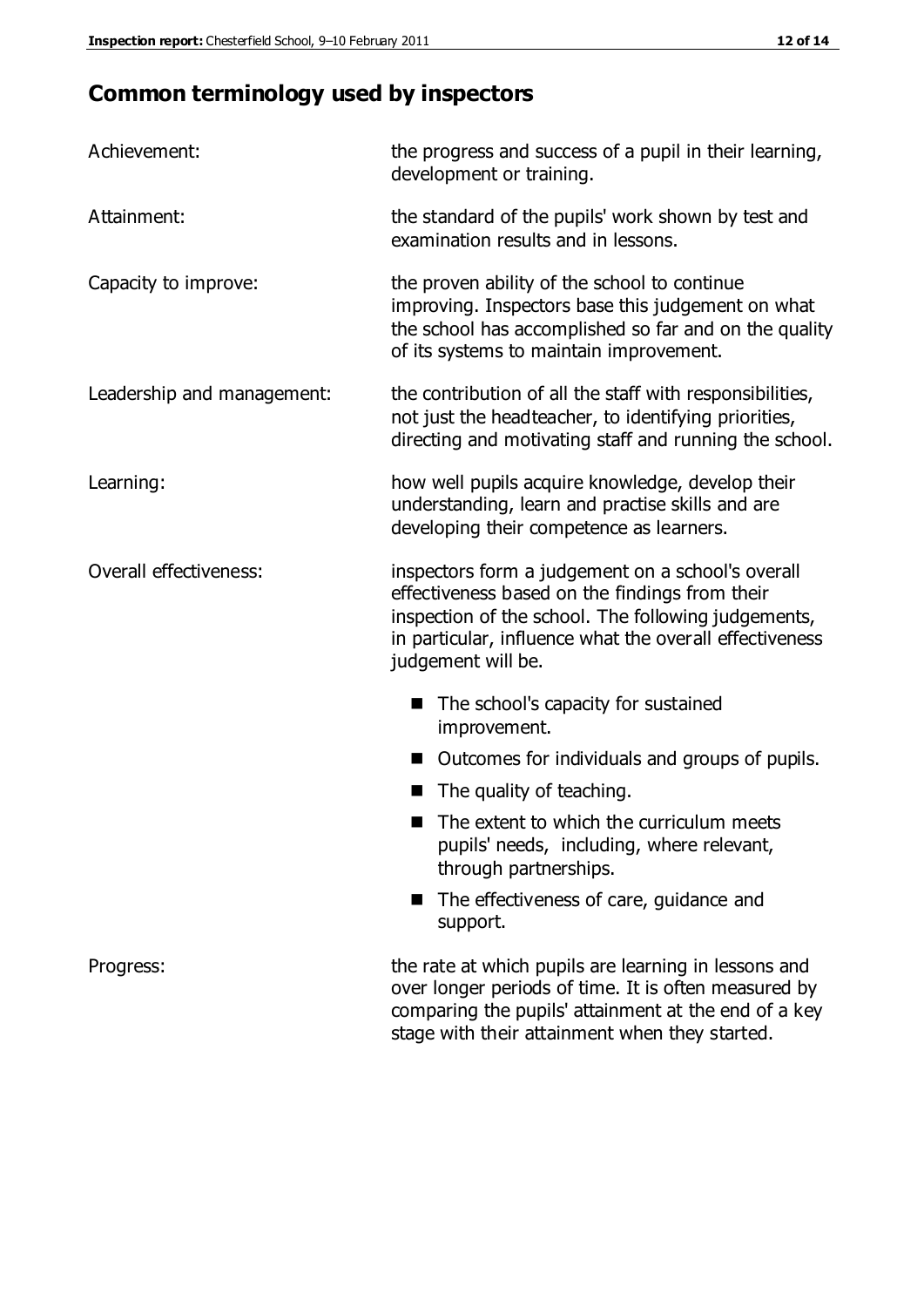## **This letter is provided for the school, parents and carers to share with their children. It describes Ofsted's main findings from the inspection of their school.**

11 February 2011

#### Dear Pupils

## **Inspection of Chesterfield School, Enfield EN3 6BG**

Not long ago my colleagues and I visited your school. We really enjoyed meeting you and talking to you in our meeting and in the classrooms. Chesterfield is a satisfactory school with some good features, although there are some things it can still do better. This is what we found:

- you are starting to make good progress in your work and in learning about how to keep safe, about a healthy lifestyle and becoming part of your community You develop your personal skills well  $\odot$
- you behave well and you always try to make amends when you slip up! Most of you come to school as often as you can
- your lessons are interesting and you have interesting trips and visits to look forward to. You have good shared experiences with Bowes School. I enjoyed listening to you singing together. These experiences help you to be more confident and take responsibility for your own safety and behaviour
- you are safe and well looked after. All the adults take care to make sure you are secure and able to learn wellyour headteacher and her staff run the school well.

To make the school even better, I have asked the teachers to use the details they have about how you are getting on in lessons to give you clearer learning targets, to provide work that is just at the right level for each of you and to give you more guidance as to how you can improve your work. A few of you do not come to school as often as you should and I want teachers to try even harder to make sure that some of you attend school more often.

You can all help the school to get even better, of course by always working hard and behaving well.

Yours sincerely

Mel Blackband

Lead inspector